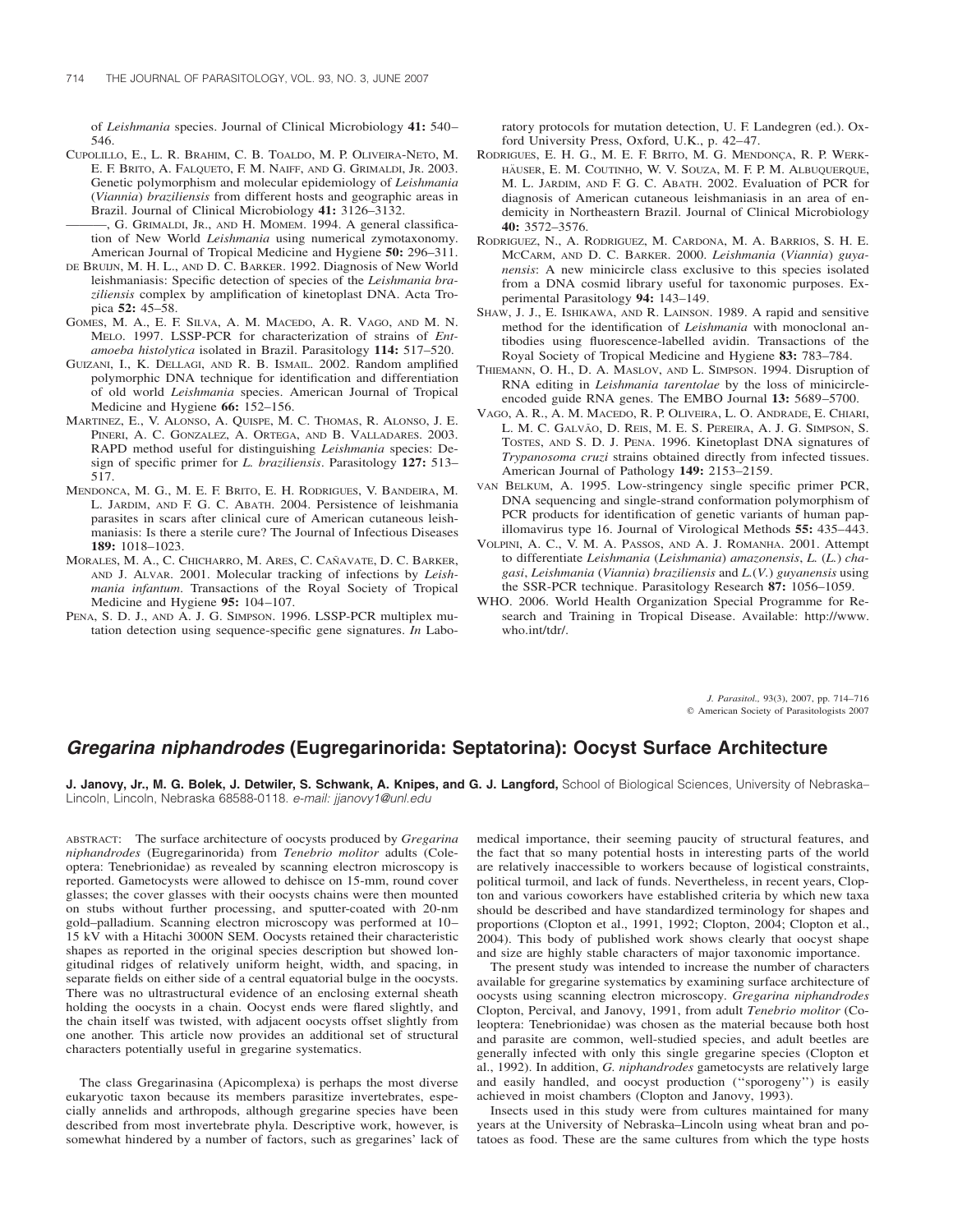

FIGURES 1–6. (**1**) Drawing of *Gregarina niphandrodes* oocysts from the original species description (Clopton et al., 1991) showing characteristic morphology as seen in 1:1 glycerin:water suspensions. Arrow points to patterns that can now be interpreted as longitudinal ridges. (**2**) Bright-field light micrograph of a *G. niphandrodes* oocyst chain suspended in 1:1 glycerin:water. Arrow points to an area that can now be interpreted as showing longitudinal ridges. (**3**) Bright-field light micrograph of the same *G. niphandrodes* oocyst chain shown in Figure 2, but taken before submersion in glycerin:water. (**4–6**) Scanning electron micrographs of *G. niphandrodes* oocysts, showing surface ridges and the nature of joints between oocysts.

and parasite type specimens were taken (Clopton et al., 1991). Gametocysts were harvested by isolating adult beetles overnight in a plastic shoebox with a slightly moistened paper towel. Shed gametocysts were picked up with a fine camel hair brush and transferred to 1% neutral buffered formalin to be washed for a few minutes before isolation for dehiscence. Gametocysts were placed on 15-mm-diameter, circular cover glasses coated with poly-L-lysine (Sigma, St. Louis, Missouri) according to package instructions and placed in the center well of covered Falcon plastic organ-culture dishes with water in the moat; dehiscence occurred within 3 days. Oocysts were prepared for scanning electron microscopy by simply attaching the cover glass, with its oocyst chains, to a stub then sputter-coating the specimen with 200-nm gold–palladium using a Technics Hummer II sputterer. Scanning electron microscopy was performed at 10–15 kV with a Hitachi 3000N SEM.

Oocysts also were prepared for light microscopy by placing oocyst chains dry on a slide and covering them with a  $22 \times 22$  mm No. 1 cover glass, tacked down at the corners with Elmer's glue. This kind of preparation allowed photographs to be taken of oocysts under oil immersion but as they occur ''naturally,'' i.e., in air. The same oocysts chain could then be photographed after flooding with 1:1 glycerin:water as was done in the original description (Clopton et al., 1991). Digital photographs were taken with a Nikon Coolpix 995 camera fitted with an Optem 25-70-14 adapter (www.optemintl.com). Photographs were converted to grayscale, and brightness and contrast were adjusted slightly using Adobe Photoshop 6.0. The plate of figures was assembled using Adobe Illustrator 10.

Figure 1 is from the original species description and is a drawing of oocysts suspended in 1:1 glycerin:water. In this kind of preparation, oocysts can move freely, so they can be seen in various profiles. Under these conditions, *G. niphandrodes* oocysts are remarkably uniform in size and shape, with a raised center portion and flared ends as seen from the side, and an oblong, almost rectangular shape but with rounded corners and an apparent sheath holding the chain together (Fig. 2). At the same magnification, but without flooding (Fig. 3), the raised equatorial portion is evident, and the oocysts have a truncated diamond shape when viewed ''from above,'' that is, so that maximum length and width were apparent. There is no evidence that sputter-coating and photographing the oocysts without prior use of standard SEM preparation techniques (glutaraldehyde and osmium fixation, dehydration, critical point drying) altered overall shape. The profile as seen from the side is well preserved in the SEM specimens (Figs. 5, 6); additional features not obvious at the light level are the regularly spaced longitudinal ridges of almost uniform height, width, and spacing on either side of the central raised area. However, the original description drawings hint at these ridges (Fig. 1, labeled 4A in the original description), and they can be seen, although not clearly, in the glycerin preparations (Figs. 1, 2, arrows). Immersion in glycerin:water evidently makes a sheath of some kind visible, perhaps by swelling it, thus giving the oocysts a more